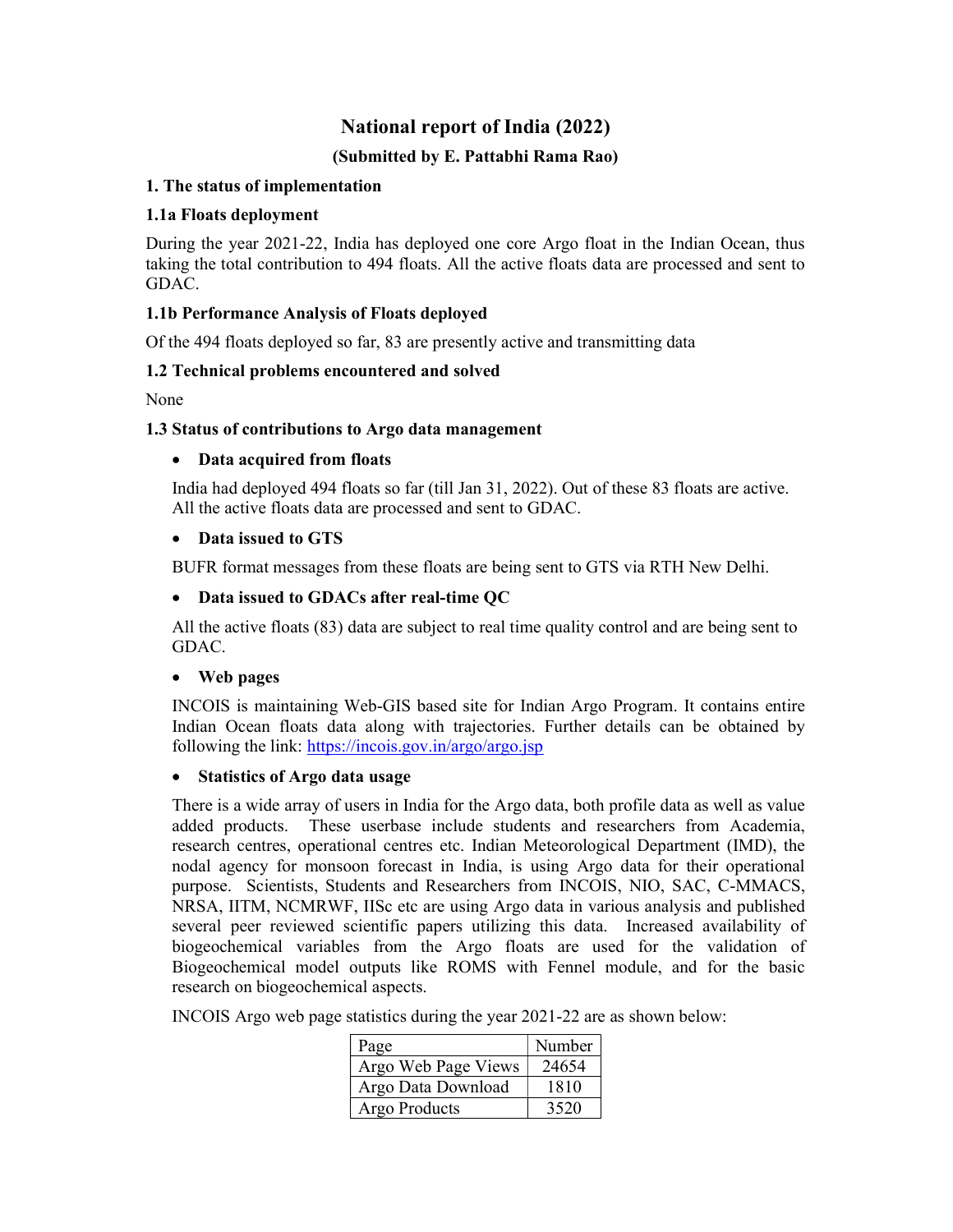Products generated from Argo data

 Value added product generation from the Argo profile data were continued during the reporting period. The Argo T/S data are first objectively analysed, and the gridded output is used in deriving value added products. Value added products developed and provided for scientific use include Depth of 20º isotherm, depth of 25º isotherm, dynamic height, geostrophic currents, heat content, isothermal layer depth, mixed layer depth and geostrophic currents. All these data are available for free download through INCOIS LAS. For further details visit http://las.incois.gov.in.

# 1.4 Status of Delayed Mode Quality Control process

- INCOIS started generating and uploading D files to GDAC from July 2006, and as of today, profiles belonging to all eligible floats have been subjected to DMQC.
- Enhanced Delayed Mode Quality Control software OWC is being used successfully for QC purpose. Using this software all the eligible floats are reprocessed to tackle pressure sensor offset problems, salinity hooks, thermal lag corrections, salinity drifts etc
- About 55% of the eligible profiles are subjected to DMQC and the delayed mode profiles are uploaded on to GDAC. Majority of the old dead float which are passed through DMQC are converted to Ver 3.1 and uploaded to GDAC

### 1.5 Trajectory files status:

INCOIS Ver 3.1 trajectory files for all APEX Argo and Iridium floats are still found to be having issues and are being rejected. The problem is still being worked out.

# 2. Present level of and future prospects for national funding for Argo including a summary of the level of human resources devoted to Argo.

Indian Argo Project is fully funded by Ministry of Earth Sciences, (MoES), Govt. of India. Funding is requested for the procurement of 30/40 Argo floats per year including (3:2 Normal and Bio), Data management activities, Data analysis, etc. for the period 2021-2026. India plans to deploy these floats in the Bay of Bengal, Arabian Sea, Equatorial Indian Ocean and Southern Ocean sector of Indian Ocean

Three Permanent and one temporary scientific/technical personnel are working under Indian Argo project, which include personal for deployment of Argo floats, Data system, Analysis of Data, etc.

#### 3. Summary of deployment plans (level of commitment, areas of float deployment) and other commitments to Argo (data management) for the upcoming year and beyond where possible.

India is committed to deploy floats in the Indian Ocean wherever gap exists. India will be deploying 30-40 floats per year during 2021-2026period. Generally, a 3:1 ratio will be maintained between core Argo floats (CTD only) and BGC floats. After ascertaining the gap region, cruise plan of MoES research vessels and availability of funds, these floats will be procured and deployed.

### 4. Summary of national research and operational uses of Argo data as well as contributions to Argo Regional Centers.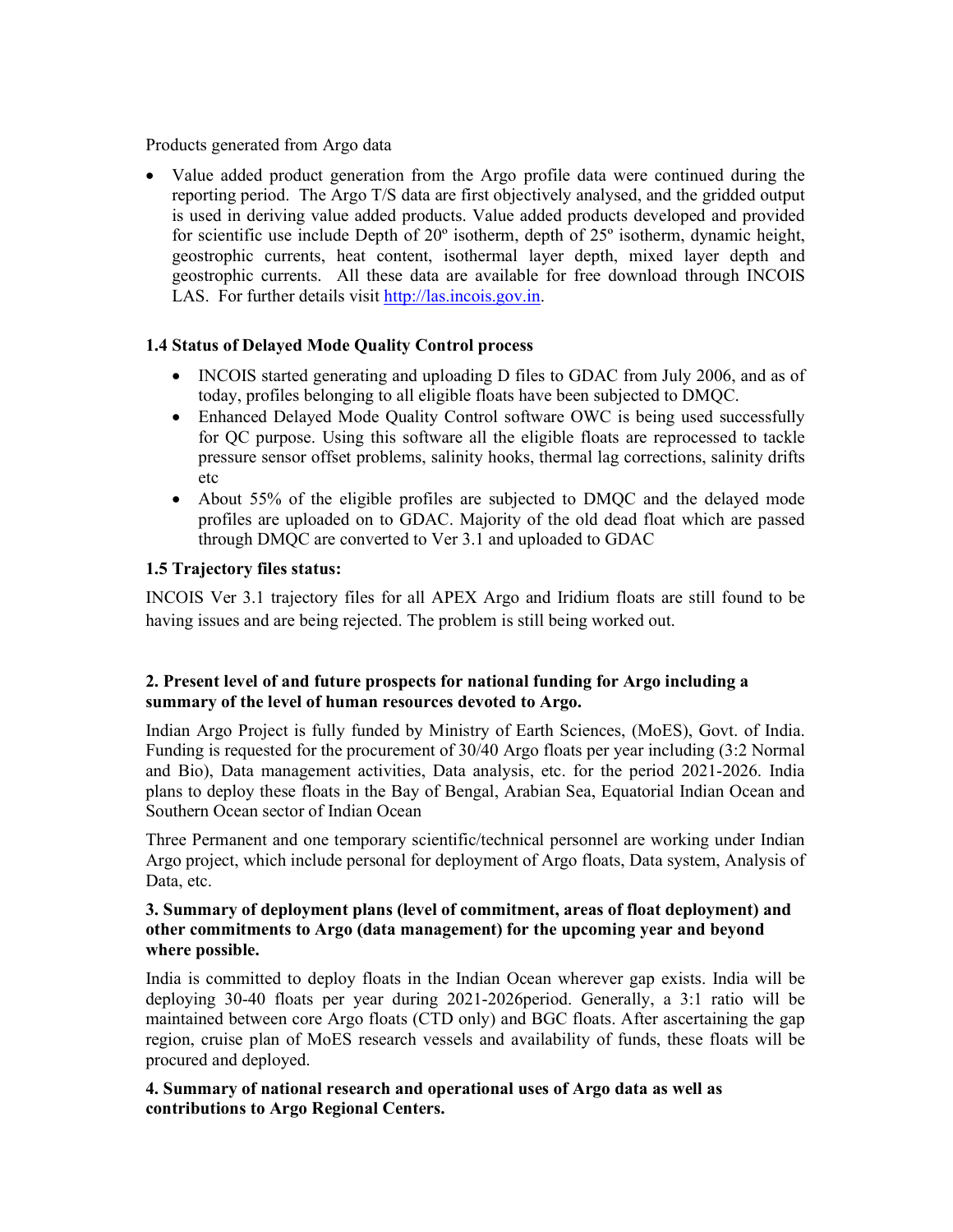Operational: All Argo data are being routinely assimilated in Ocean Model for providing Global ocean analysis. This analysis is being used by Indian MET department for initialization of coupled ocean-atmosphere forecast of the Monsoon. From the year 2011, India is providing seasonal forecast of monsoon using dynamical model wherein Ocean analysis (with assimilation of Argo) is an important contribution. The analysis products are being made available through INCOIS live access server (las.incois.gov.in).

**Research:** Argo data are being widely used for many applications to understand the Indian Ocean dynamics, cyclone and monsoon system in relation to heat content, thermosteric component of sea level and validation of OGCM by various Indian institutions and university students.

# Argo Regional Centre (ARC) - Indian Ocean

### (http://www.incois.gov.in/argo/ARDCenter.jsp)

- Acquisition of Argo data from GDAC corresponding to floats other than deployed by India and made them available on INCOIS web site.
- All these data sets are made available to the user through a s/w developed with all GUI facilities. This s/w is made available through FTP at INCOIS and UCSC web sites.
- Delayed Mode Quality Control (Refer 2.0 above)
- Data from the Indian Ocean regions are gridded into 1x1 box for monthly and 10 days and monthly intervals. These gridded data sets are made available through INCOIS Live Access Server (ILAS). Users can view and download data/images in their desired format.
- ERDDAP site was set up for the data and data products derived from Argo floats (http://erddap.incois.gov.in/erddap/index.html)
- Data Sets (CTD, XBT, Subsurface Moorings) are being acquired from many principle investigators. These data are being utilized for quality control of Argo profiles.
- Value added products: Two types of products are currently being made available to various user from INCOIS web site. They are:

(i) Time series plots corresponding to each float (only for Indian floats).

(ii) Spatial plots using the objectively analysed from all the Argo floats data deployed in the Indian Ocean.

These valued added products can be obtained from the following link https://incois.gov.in/argo/ANDCProducts.jsp

float density in Indian Ocean as of February, 2022 is shown below.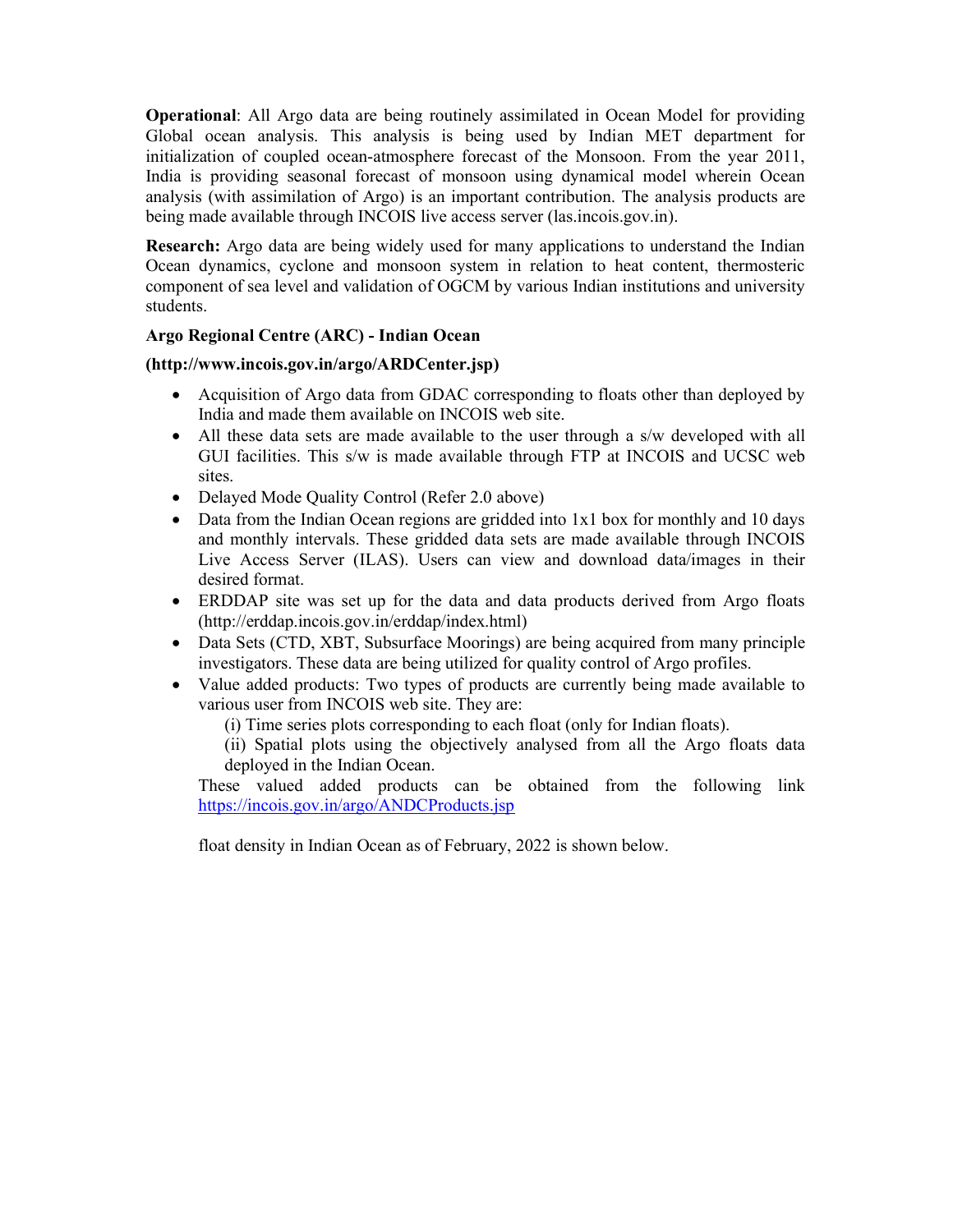

Active Float Density as on 06-Feb-2022

5. Issues that your country wishes to be considered and resolved by the Argo Steering Team regarding the international operation of Argo. These might include tasks performed by the AIC, the coordination of activities at an international level and the performance of the Argo data system. If you have specific comments, please include them in your national report.

None

6. To continue improving the quality and quantity of CTD cruise data being added to the reference database by Argo PIs, it is requested that you include any CTD station data that was taken at the time of float deployments this year. Additionally, please list CTD data (calibrated with bottle data) taken by your country in the past year that may be added to the reference database. These cruises could be ones designated for Argo calibration purposes only or could be cruises that are open to the public. To help CCHDO track down this data, please list the dates of the cruise and the PI to contact about the data.

Data Sets (CTD, XBT, Subsurface Moorings) are being acquired from many principle investigators. These data are being utilized for quality control of Argo profiles.

#### 7. Argo bibliography

INCOIS is actively involved in utilization of Argo data in various studies pertaining to Indian Ocean. Also INCOIS is encouraging utilization of Argo data by various universities by funding them. Some of the publications resulted from Argo data which includes scientists from INCOIS are given below: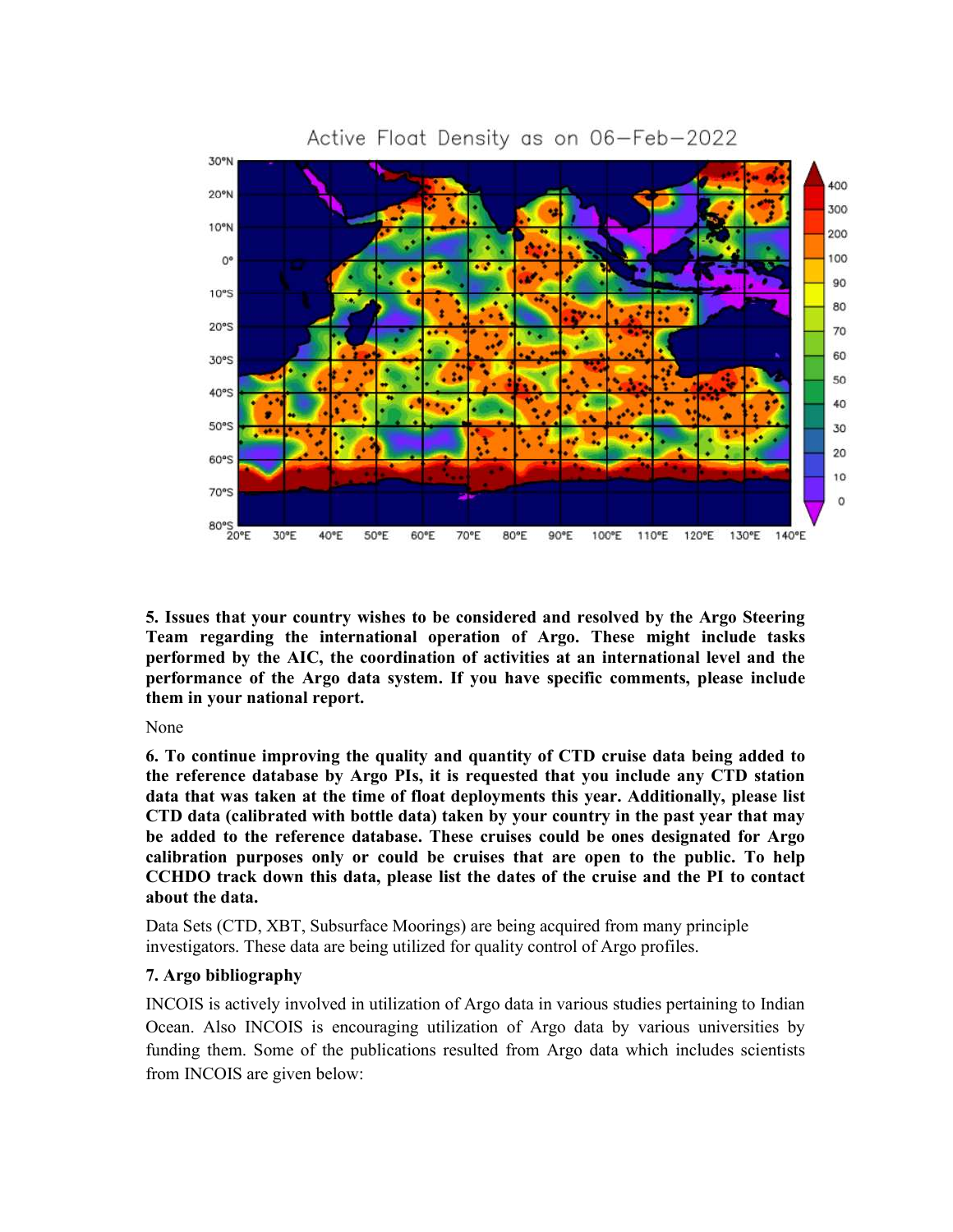- 1) Banik, T., V. Thandlam, B. K. De, S. S. Kundu, R. B. Gogoi, P. L. N. Raju, and A. Guha (2021), Understanding dynamics of tropical cyclones in the Bay of Bengal using lightning data, Meteorology and Atmospheric Physics, 133(5), 1505-1522, doi: https://doi.org/10.1007/s00703-021-00824-y
- 2) Chandra, A., and S. Kumar (2021), Sea surface temperature and ocean heat content during tropical cyclones Pam (2015) and Winston (2016) in the Southwest Pacific region, Mon. Weather Rev., 149(4), 1173-1187, doi: https://doi.org/10.1175/MWR-D-20-0025.1
- 3) Chowdhury, K. M. A., W. Jiang, G. Liu, M. K. Ahmed, and S. Akhter (2021), Dominant physical-biogeochemical drivers for the seasonal variations in the surface chlorophyll-a and subsurface chlorophyll-a maximum in the Bay of Bengal, Regional Studies in Marine Science, 48, 102022, doi: https://doi.org/10.1016/j.rsma.2021.102022
- 4) Dandapat, S., A. Chakraborty, J. Kuttippurath, C. Bhagawati, and R. Sen (2021), A numerical study on the role of atmospheric forcing on mixed layer depth variability in the Bay of Bengal using a regional ocean model, Ocean Dyn., 71(10), 963-979, doi: https://doi.org/10.1007/s10236-021-01475-8
- 5) Gadi, R., P. N. Vinayachandran, and D. N. Subramani (2021), Data-driven featureoriented modeling of Southwest Monsoon Current, Ocean Model., 168, 101912, doi: https://doi.org/10.1016/j.ocemod.2021.101912
- 6) Ganguly, D., K. Suryanarayana, and M. Raman (2021), Cyclone Ockhi Induced Upwelling and Associated Changes in Biological Productivity in Arabian Sea, Mar. Geod., 44(1), 70-89, doi: https://doi.org/10.1080/01490419.2020.183867
- 7) Girishkumar, M. S., J. Joseph, M. J. McPhaden, and E. Pattabhi Ram Rao (2021), Atmospheric Cold Pools and Their Influence on Sea Surface Temperature in the Bay of Bengal, Journal of Geophysical Research: Oceans, 126(9), e2021JC017297, doi: https://doi.org/10.1029/2021JC017297
- 8) Jain, V., D. Shankar, P. N. Vinayachandran, A. Mukherjee, and P. Amol (2021), Role of ocean dynamics in the evolution of mixed-layer temperature in the Bay of Bengal during the summer monsoon, Ocean Model., 168, 101895, doi: https://doi.org/10.1016/j.ocemod.2021.101895
- 9) Jayaram, C., T. V. S. U. Bhaskar, N. Chacko, S. Prakash, and K. H. Rao (2021), Spatio-temporal variability of chlorophyll in the northern Indian Ocean: A biogeochemical argo data perspective, Deep Sea Research Part II: Topical Studies in Oceanography, 183, 104928, doi: https://doi.org/10.1016/j.dsr2.2021.104928
- 10) Jayaram, C., J. Pavan Kumar, T. V. S. Udaya Bhaskar, I. V. G. Bhavani, T. D. V. Prasad Rao, and P. V. Nagamani (2021), Reconstruction of Gap-Free OCM-2 Chlorophyll-a Concentration Using DINEOF, Journal of the Indian Society of Remote Sensing, doi: https://doi.org/10.1007/s12524-021-01317-6
- 11)Jha, R. K., and T. V. S. Udaya Bhaskar (2021), Optimal parameters for generation of gridded product of Argo temperature and salinity using DIVA, Journal of Earth System Science, 130(3), 170, doi: https://doi.org/10.1007/s12040-021-01675-2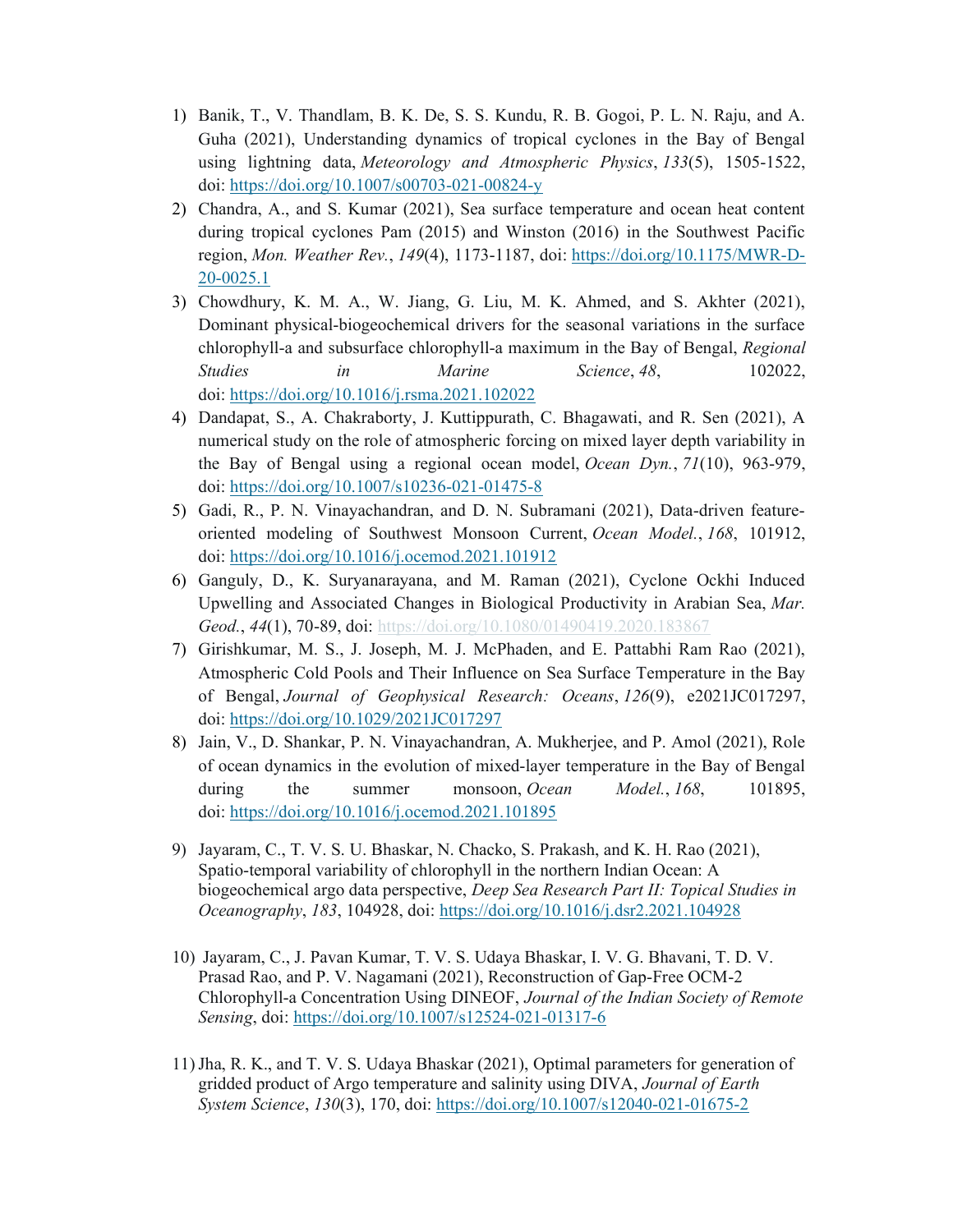- 12)Jithin, A. K., and P. A. Francis (2021), Formation of an Intrathermocline Eddy Triggered by the Coastal-Trapped Wave in the Northern Bay of Bengal, Journal of Geophysical Research: Oceans, 126(12), e2021JC017725, doi: https://doi.org/10.1029/2021JC017725
- 13) Kuttippurath, J., N. Sunanda, M. V. Martin, and K. Chakraborty (2021), Tropical storms trigger phytoplankton blooms in the deserts of north Indian Ocean, *npj Climate* and Atmospheric Science, 4(1), 11, doi: https://doi.org/10.1038/s41612-021-00166-x
- 14) Mandal, A. K., A. Chaudhary, N. Agarwal, and R. Sharma (2021), Sub-Surface Ocean Structure from Satellite Surface Observations in the North Indian Ocean, Mar. Geod., 44(6), 573-592, doi: https://doi.org/10.1080/01490419.2021.1974132
- 15) Maneesha, K., D. H. Prasad, and K. V. K. R. K. Patnaik (2021), Biophysical responses to tropical cyclone Hudhud over the Bay of Bengal, J. Oper. Oceanogr., 14(2), 87-97, doi: https://doi.org/10.1080/1755876X.2019.1684135
- 16) Maneesha, K., V. S. Prasad, and K. Venkateswararao (2021), Ocean impact on the intensification of cyclone Titli, Journal of Earth System Science, 130(3), 164, doi: https://doi.org/10.1007/s12040-021-01660-9
- 17) Mathew, T., S. Prakash, L. Shenoy, A. Chatterjee, T. V. S. Udaya Bhaskar, and B. Wojtasiewicz (2021), Observed variability of monsoon blooms in the north-central Arabian Sea and its implication on oxygen concentration: A bio-argo study, Deep Sea Research Part II: Topical Studies in Oceanography, 184-185, 104935, doi: https://doi.org/10.1016/j.dsr2.2021.104935
- 18) Mohapatra, S., and C. Gnanaseelan (2021), A new mode of decadal variability in the Tropical Indian Ocean subsurface temperature and its association with shallow meridional overturning circulation, Glob. Planet. Change, 207, 103656, doi: https://doi.org/10.1016/j.gloplacha.2021.103656
- 19) Pradhan, M., A. Srivastava, S. A. Rao, D. S. Banerjee, A. Chatterjee, P. A. Francis, O. P. Sreejith, M. Das Gupta, and V. S. Prasad (2021), Are ocean-moored buoys redundant for prediction of Indian monsoon?, Meteorology and Atmospheric Physics, 133(4), 1075-1088, doi: https://doi.org/10.1007/s00703-021-00792-3
- 20) Prakash, K. R., T. Nigam, V. Pant, and N. Chandra (2021), On the interaction of mesoscale eddies and a tropical cyclone in the Bay of Bengal, Nat Hazards, doi: https://doi.org/10.1007/s11069-021-04524-z
- 21) Pramanik, S., and S. Sil (2021), Assessment of SCATSat-1 Scatterometer Winds on the Upper Ocean Simulations in the North Indian Ocean, Journal of Geophysical Research: Oceans, 126(6), e2020JC016677, doi: https://doi.org/10.1029/2020JC016677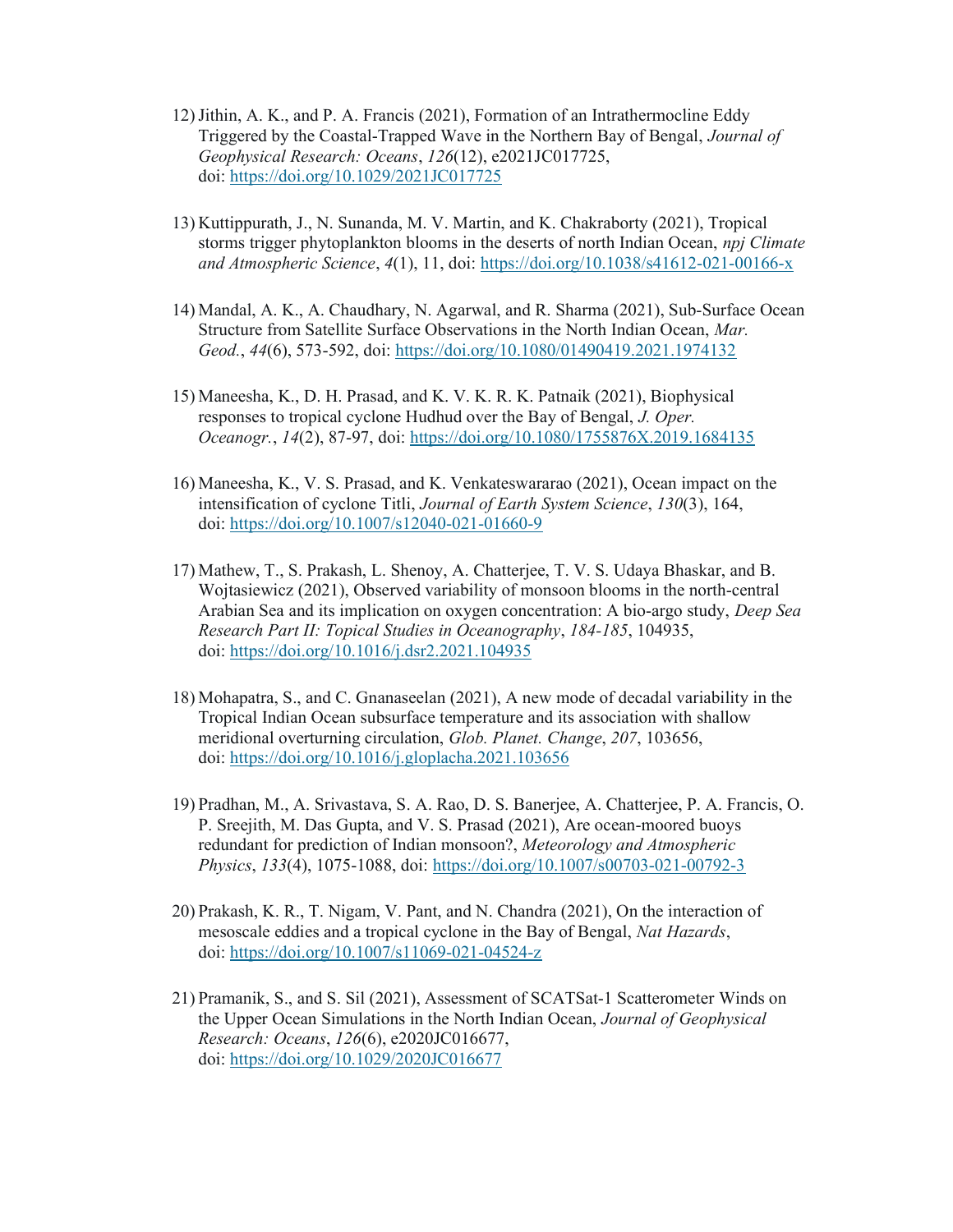- 22) Prasanth, R., V. Vijith, V. Thushara, J. V. George, and P. N. Vinayachandran (2021), Processes governing the seasonality of vertical chlorophyll-a distribution in the central Arabian Sea: Bio-Argo observations and ecosystem model simulation, Deep Sea Research Part II: Topical Studies in Oceanography, 183, 104926, doi: https://doi.org/10.1016/j.dsr2.2021.104926
- 23) Sabu, P., M. P. Subeesh, J. V. George, N. P. Anilkumar, and M. Ravichandran (2021), Enhanced subsurface mixing due to near-inertial waves: observation from Seychelles-Chagos Thermocline Ridge, Ocean Dyn., doi: https://doi.org/10.1007/s10236-020- 01430-z
- 24) Seelanki, V., T. Nigam, and V. Pant (2021), Upper-ocean physical and biological features associated with Hudhud cyclone: A bio-physical modelling study, J. Mar. Syst., 215, 103499, doi: https://doi.org/10.1016/j.jmarsys.2020.103499
- 25) Thoppil, P. G., et al. (2021), Ensemble forecasting greatly expands the prediction horizon for ocean mesoscale variability, *Communications Earth & Environment*,  $2(1)$ , 89, doi: https://doi.org/10.1038/s43247-021-00151-5
- 26) Udaya Bhaskar, T. V. S., V. V. S. S. Sarma, and J. Pavan Kumar (2021), Potential Mechanisms Responsible for Spatial Variability in Intensity and Thickness of Oxygen Minimum Zone in the Bay of Bengal, Journal of Geophysical Research: Biogeosciences, 126(6), e2021JG006341, doi: https://doi.org/10.1029/2021JG006341
- 27) Valsala, V., M. G. Sreeush, M. Anju, P. Sreenivas, Y. K. Tiwari, K. Chakraborty, and S. Sijikumar (2021), An observing system simulation experiment for Indian Ocean surface pCO2 measurements, *Prog. Oceanogr.*, 194, 102570, doi: https://doi.org/10.1016/j.pocean.2021.102570
- 28) Vidya, P. J., M. Balaji, and R. Mani Murali (2021), Cyclone Hudhud-eddy induced phytoplankton bloom in the northern Bay of Bengal using a coupled model, Prog. Oceanogr., 197, 102631, doi: https://doi.org/10.1016/j.pocean.2021.102631
- 29) Vijay, A., K. Munnooru, G. Reghu, A. Gera, R. R. Vinjamuri, and M. V. Ramanamurthy (2021), Nutrient dynamics and budgeting in a semi-enclosed coastal hypersaline lagoon, Environmental Science and Pollution Research, doi: https://doi.org/10.1007/s11356-021-15334-y
- 30) Vissa, N. K., P. C. Anandh, V. S. Gulakaram, and G. Konda (2021), Role and response of ocean–atmosphere interactions during Amphan (2020) super cyclone, Acta Geophysica, 69(5), 1997-2010, doi: https://doi.org/10.1007/s11600- 021-00671-w
- 31) Yajnik, K. S., and C. K. Devasana (2021), Changing variability of sea surface temperature in the post-WWII era, Journal of Earth System Science, 130(3), 144, doi: https://doi.org/10.1007/s12040-021-01637-8